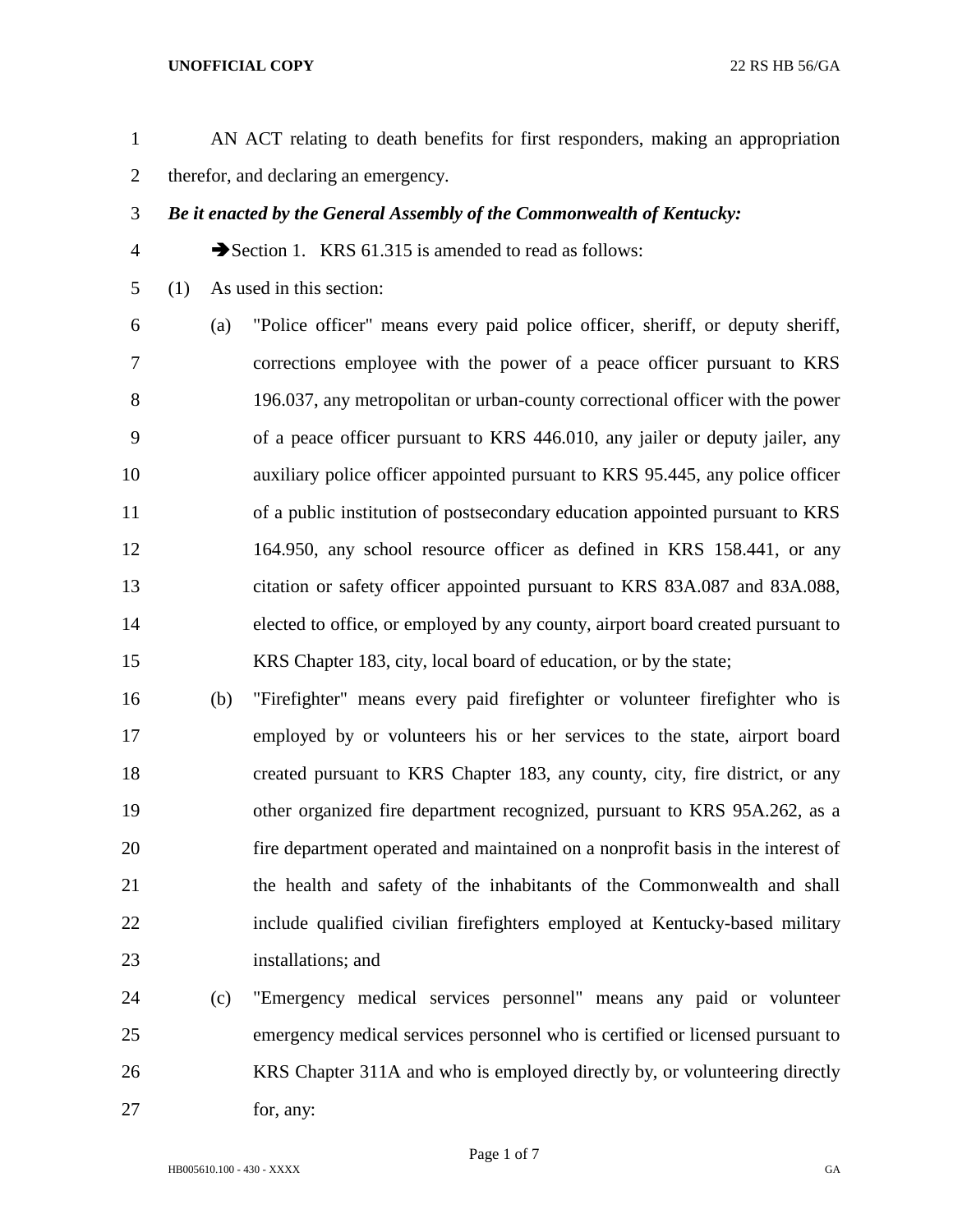- 1. County;
- 2. City;
- 3. Fire protection district created under KRS 75.010 to 75.260; or
- 4. Emergency ambulance service district created under KRS 108.080 to 108.180;
- 

to provide emergency medical services.

 (2) The spouse of any police officer, sheriff, deputy sheriff, corrections employee with 8 the power of a peace officer pursuant to KRS 196.037, any metropolitan or urban- county correctional officer with the power of a peace officer pursuant to KRS 446.010, any jailer or deputy jailer, any auxiliary police officer appointed pursuant to KRS 95.445, any police officer of a public institution of postsecondary education appointed pursuant to KRS 164.950, any school resource officer as defined in KRS 158.441, or any citation or safety officer appointed pursuant to KRS 83A.087 and 83A.088, firefighter, or member of the Kentucky National Guard on state active duty pursuant to KRS 38.030, or a member of a state National Guard or a Reserve component on federal active duty under Title 10 or 32 of the United States Code who names Kentucky as home of record for military purposes, whose death occurs on or after July 1, 2002, as a direct result of an act in the line of duty shall receive a lump-sum payment of eighty thousand dollars (\$80,000) if there are no surviving children, which sum shall be paid by the State Treasurer from the general fund of the State Treasury. The spouse of any emergency medical services personnel whose death occurs on or after November 1, 2015, as a direct result of an act in the line of duty shall receive a lump-sum payment of eighty thousand dollars (\$80,000) if there are no surviving children, which sum shall be paid by the State Treasurer from the general fund of the State Treasury. If there are surviving children and a surviving spouse, the payment shall be apportioned equally among the surviving children and the spouse. If there is no surviving spouse, the payment shall be made to the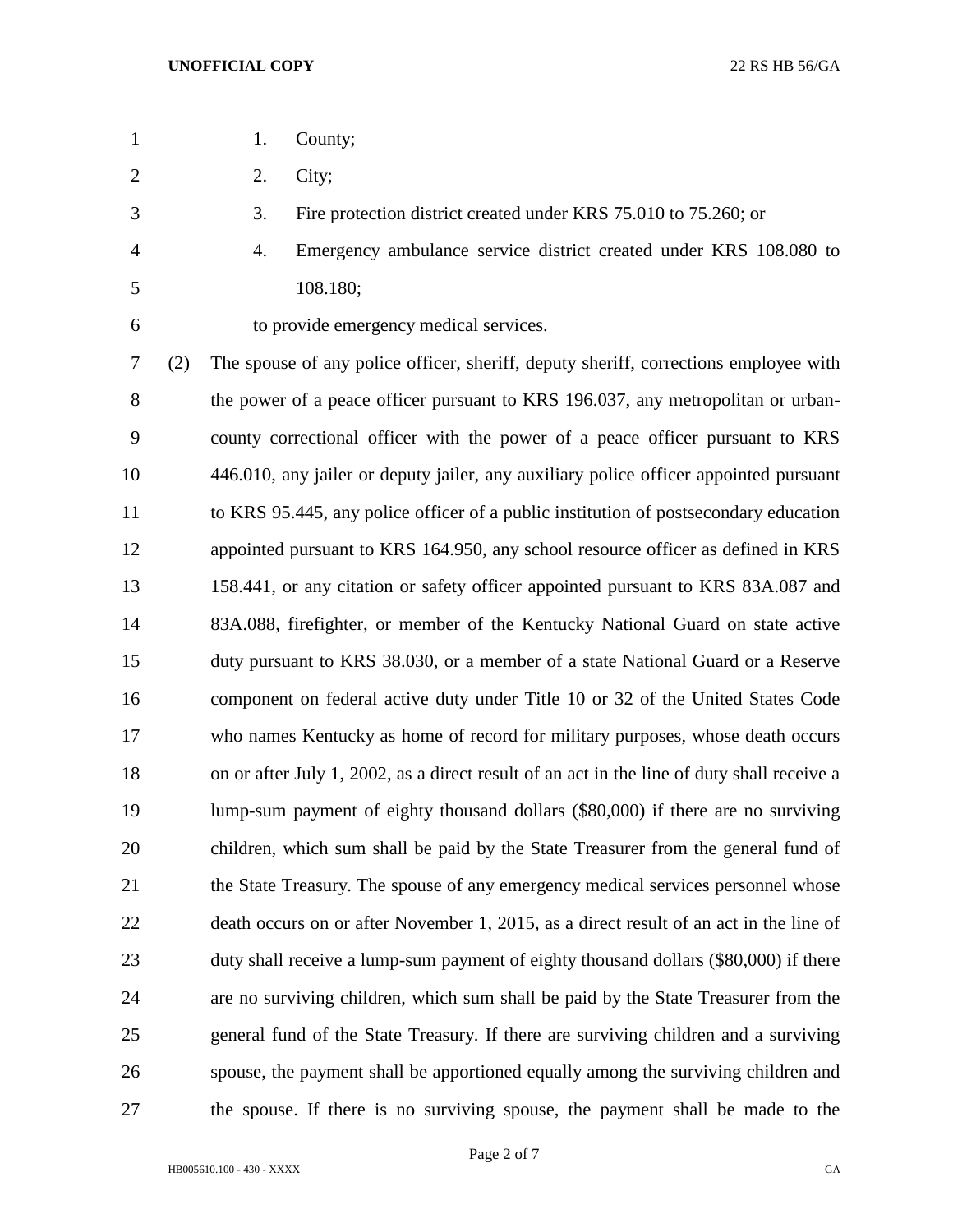- surviving children, eighteen (18) or more years of age. For surviving children less 2 than eighteen (18) years of age, the State Treasurer shall:
- (a) Pay thirty-five thousand dollars (\$35,000) to the surviving children; and
- (b) Hold forty-five thousand dollars (\$45,000) in trust divided into equal accounts at appropriate interest rates for each surviving child until the child reaches the age of eighteen (18) years.

 If a child dies before reaching the age of eighteen (18) years, his or her account shall be paid to his or her estate. If there are no surviving children, the payment shall be made to any parents of the deceased.

 (3) The Kentucky Fire Commission shall be authorized to promulgate administrative regulations establishing criteria and procedures applicable to the administration of this section as it pertains to both paid and volunteer firefighters, including but not limited to defining when a firefighter has died in line of duty. Administrative hearings promulgated by administrative regulation under authority of this subsection shall be conducted in accordance with KRS Chapter 13B.

 (4) The Justice and Public Safety Cabinet may promulgate administrative regulations establishing criteria and procedures applicable to the administration of this section as it pertains to police officers, any metropolitan or urban-county correctional officers with the power of a peace officer pursuant to KRS 446.010, any school resource officer as defined in KRS 158.441, or any jailers or deputy jailers, including but not limited to defining when one has died in line of duty. Administrative hearings promulgated by administrative regulation under authority of this subsection shall be conducted in accordance with KRS Chapter 13B.

 (5) The Department of Corrections shall promulgate administrative regulations establishing the criteria and procedures applicable to the administration of this section as it pertains to correctional employees, including but not limited to defining which employees qualify for coverage and which circumstances constitute death in

Page 3 of 7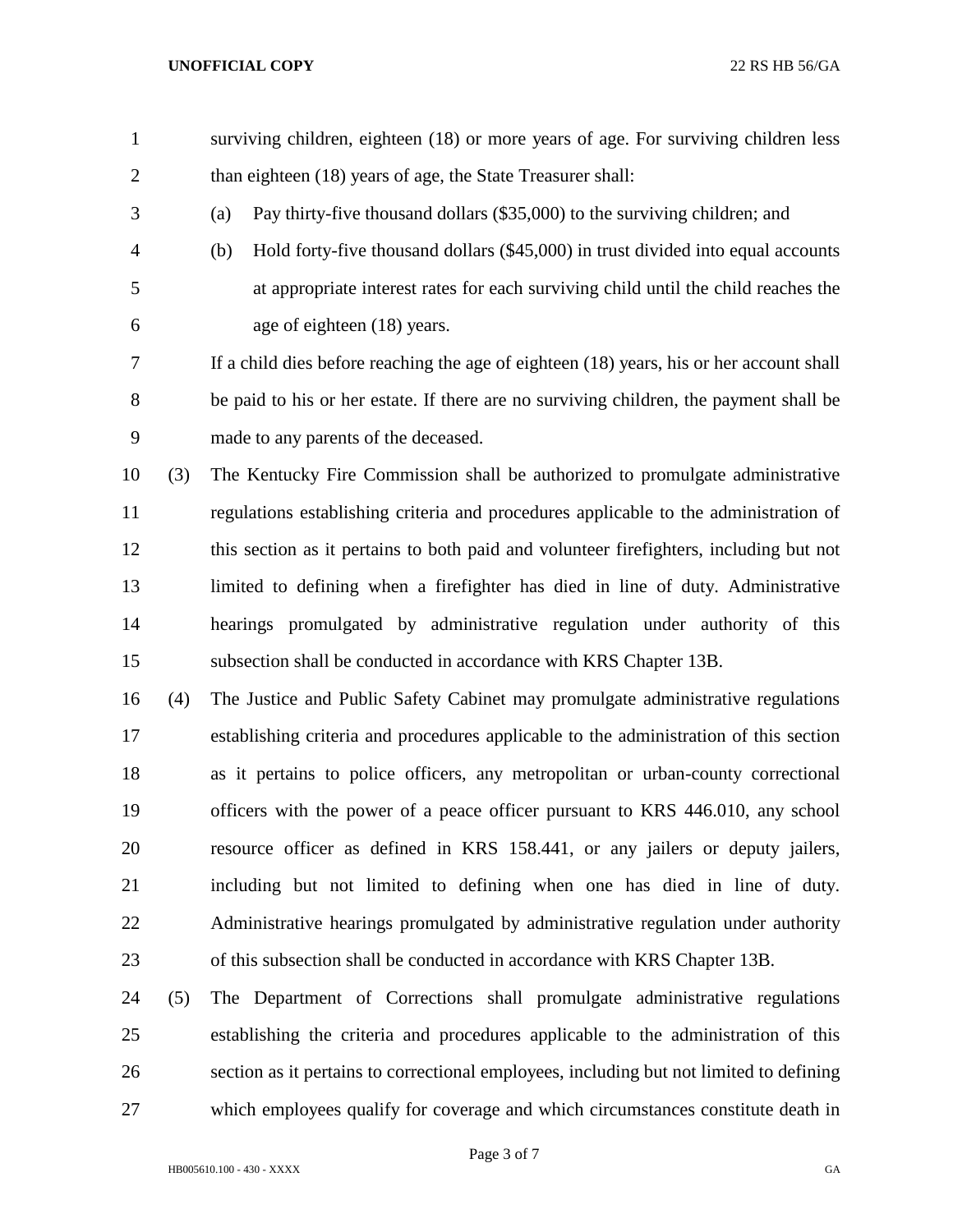## 1 the line of duty.

 (6) The Kentucky Board of Emergency Medical Services shall promulgate administrative regulations establishing the criteria and procedures applicable to the administration of this section as it pertains to emergency medical services personnel, including but not limited to which employees or volunteers qualify for coverage and which circumstances constitute death in the line of duty.

 (7) The Department of Military Affairs shall promulgate administrative regulations establishing the criteria and procedures applicable to the administration of this section as it pertains to National Guard or Reserve component members, including but not limited to defining which National Guard or Reserve component members qualify for coverage and which circumstances constitute death in the line of duty.

 (8) The estate of anyone whose spouse or surviving children would be eligible for benefits under subsection (2) of this section, and the estate of any regular member of the United States Armed Forces who names Kentucky as home of record for military purposes whose death occurs as a direct result of an act in the line of duty, shall be exempt from all probate fees, including but not limited to those established by the Supreme Court of Kentucky pursuant to KRS 23A.200 and 24A.170, or imposed under KRS 24A.185, 64.012, and 172.180.

 (9) The benefits payable under this section shall be in addition to any benefits now or hereafter prescribed under any police, sheriff, firefighter's, volunteer firefighter's, emergency medical services personnel, or National Guard or Reserve retirement or benefit fund established by the federal government or by any state, county, or any municipality.

- (10) Any funds appropriated for the purpose of paying the death benefits described in subsection (2) of this section shall be allotted to a self-insuring account. These funds shall not be used for the purpose of purchasing insurance.
- (11) (a) For the purposes of this section, if a firefighter dies as a result of cancer, the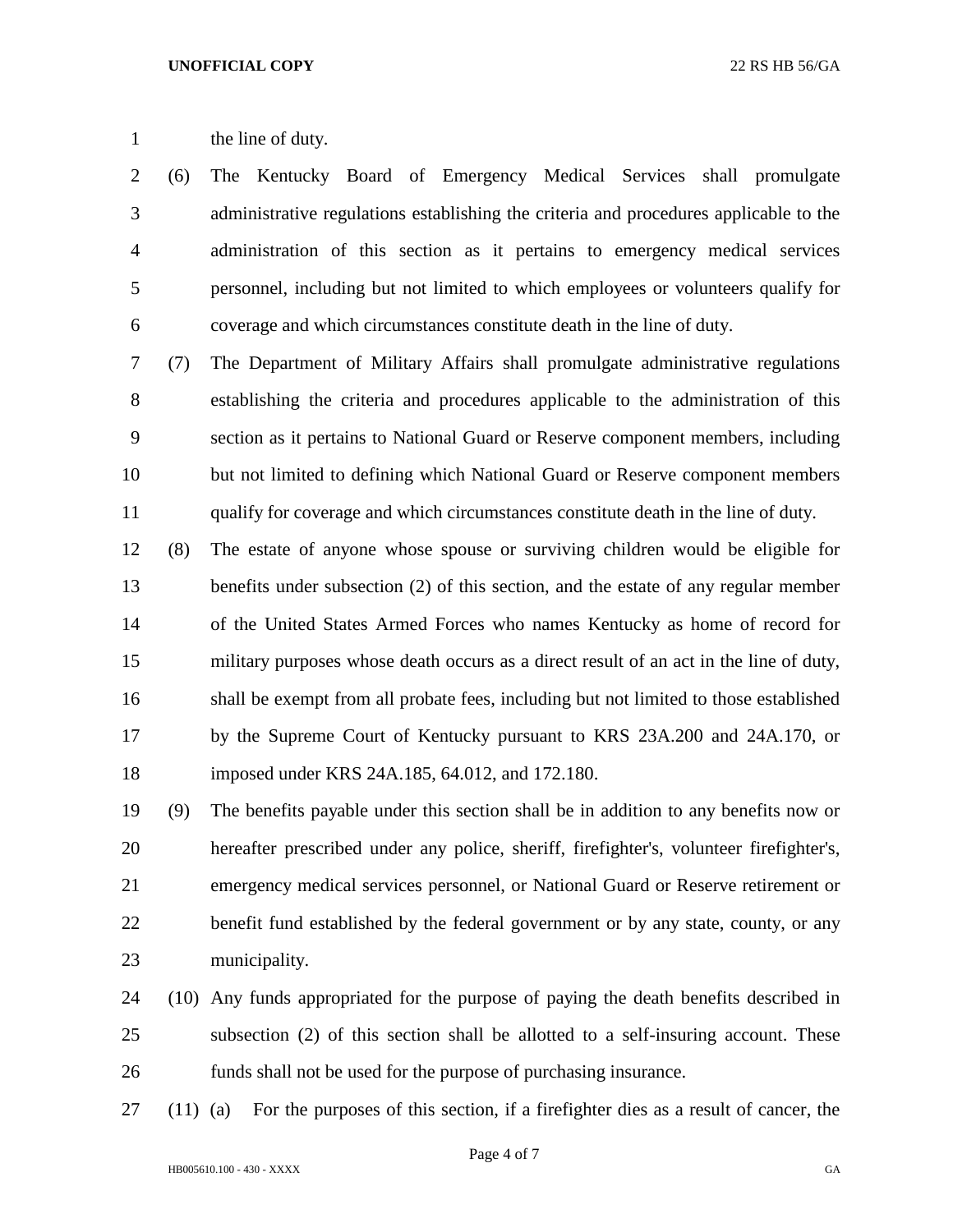| $\mathbf{1}$   |     |     | death shall be a direct result of an act in the line of duty if the firefighter: |
|----------------|-----|-----|----------------------------------------------------------------------------------|
| $\overline{2}$ |     | 1.  | Was a firefighter for at least five (5) consecutive years;                       |
| 3              |     | 2.  | Developed one $(1)$ or more of the cancers listed in paragraph $(b)$ of this     |
| 4              |     |     | subsection which caused the firefighter's death within ten (10) years of         |
| 5              |     |     | separation from service as a firefighter;                                        |
| 6              |     | 3.  | Did not use tobacco products for a period of ten $(10)$ years prior to the       |
| 7              |     |     | diagnosis of cancer;                                                             |
| 8              |     | 4.  | Was under the age of sixty-five (65) at the time of death;                       |
| 9              |     | 5.  | Was not diagnosed with any cancer prior to employment as a firefighter;          |
| 10             |     |     | and                                                                              |
| 11             |     | 6.  | Was exposed while in the course of firefighting to a known carcinogen            |
| 12             |     |     | as defined by the International Agency for Research on Cancer or the             |
| 13             |     |     | National Toxicology Program, and the carcinogen is reasonably                    |
| 14             |     |     | associated with one $(1)$ or more of the cancers listed in paragraph $(b)$ of    |
| 15             |     |     | this subsection.                                                                 |
| 16             | (b) |     | This section shall apply to the following cancers:                               |
| 17             |     | 1.  | Bladder cancer;                                                                  |
| 18             |     | 2.  | Brain cancer;                                                                    |
| 19             |     | 3.  | Colon cancer;                                                                    |
| 20             |     | 4.  | Non-Hodgkin's lymphoma;                                                          |
| 21             |     | 5.  | Kidney cancer;                                                                   |
| 22             |     | 6.  | Liver cancer;                                                                    |
| 23             |     | 7.  | Lymphatic or haematopoietic cancer;                                              |
| 24             |     | 8.  | Prostate cancer;                                                                 |
| 25             |     | 9.  | Testicular cancer;                                                               |
| 26             |     | 10. | Skin cancer;                                                                     |
| 27             |     | 11. | Cervical cancer; and                                                             |

Page 5 of 7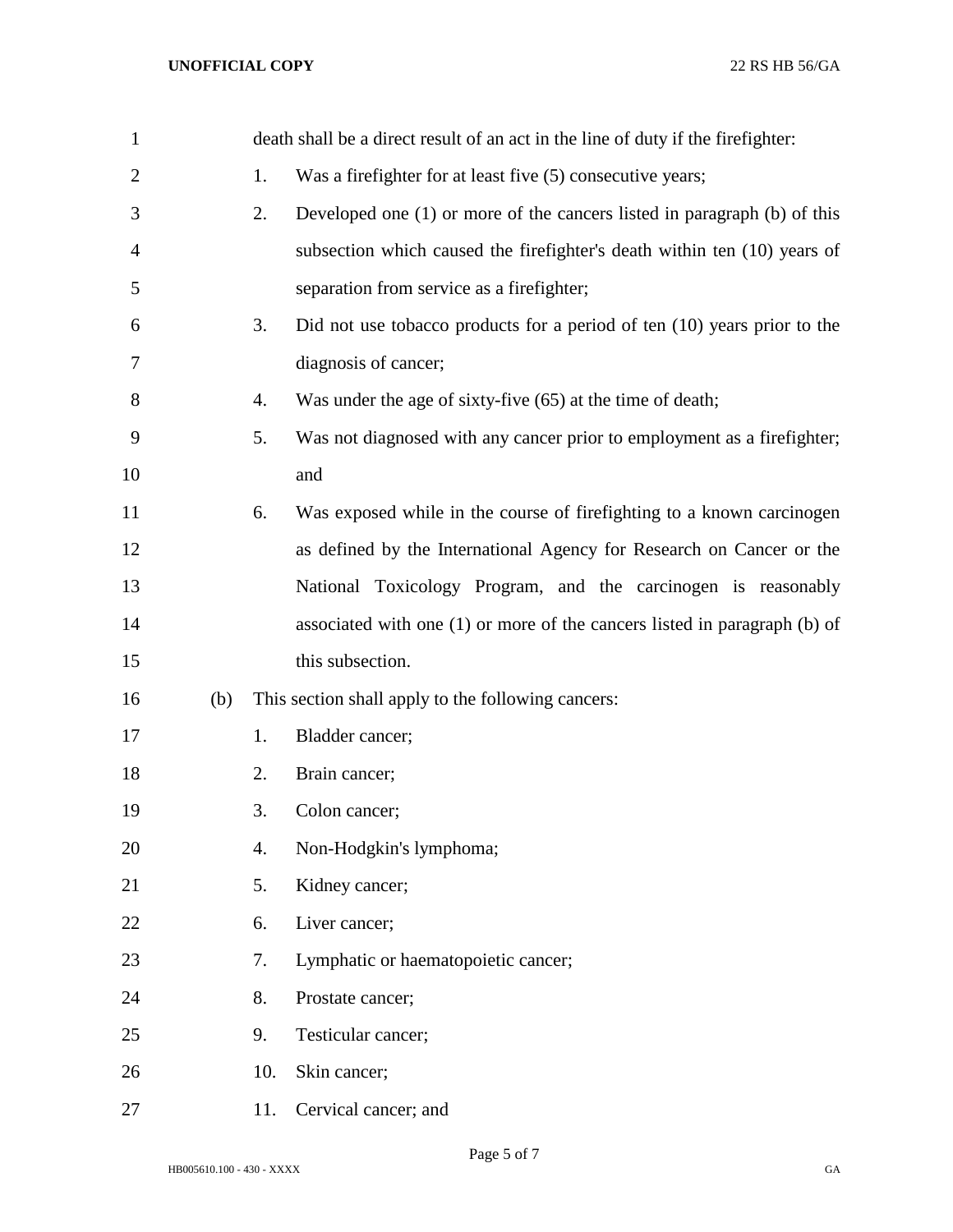| $\mathbf{1}$   |              | 12. | Breast cancer.                                                                   |
|----------------|--------------|-----|----------------------------------------------------------------------------------|
| $\overline{2}$ | (c)          | 1.  | The provisions of this subsection creating an entitlement to the line of         |
| 3              |              |     | duty death benefits shall apply exclusively to this section and shall not        |
| 4              |              |     | be interpreted or otherwise construed to create either an express or             |
| 5              |              |     | implied presumption of work-relatedness for any type of claim filed              |
| 6              |              |     | pursuant to KRS Chapter 342.                                                     |
| 7              |              | 2.  | This paragraph is intended to provide clarification regarding the sole and       |
| 8              |              |     | exclusive application of this subsection to only the benefits available          |
| 9              |              |     | under this section and shall not be used as a bar or other type of               |
| 10             |              |     | limitation to impair or alter the rights and ability of a claimant to prove      |
| 11             |              |     | work-relatedness under KRS Chapter 342 or other laws.                            |
| 12             | $(12)$ $(a)$ |     | As used in this subsection:                                                      |
| 13             |              | 1.  | "COVID-19" means the novel coronavirus identified as SARS-CoV-2,                 |
| 14             |              |     | or a virus mutating from SARS-CoV-2, or any variant of SARS-CoV-                 |
| 15             |              |     | 2, and medical conditions arising from the virus.                                |
| 16             |              | 2.  | "First responder" means a police officer, firefighter, emergency                 |
| 17             |              |     | medical services personnel, member of the Kentucky National Guard                |
| 18             |              |     | on state active duty pursuant to KRS 38.030, or a member of a state              |
| 19             |              |     | National Guard or a Reserve component on federal active duty under               |
| 20             |              |     | Title 10 or 32 of the United States Code who names Kentucky as home              |
| 21             |              |     | of record for military purposes.                                                 |
| 22             | (b)          |     | For the purposes of this section, a first responder who dies as a result of      |
| 23             |              |     | <b>COVID-19</b> or complications therefrom, is presumed to have died as a direct |
| 24             |              |     | result of an act in the line of duty and the surviving spouse of the first       |
| 25             |              |     | responder or the surviving children, if any, of the first responder shall be     |
| 26             |              |     | entitled to the benefits set out in subsection (2) of this section, if the first |
| 27             |              |     | responder:                                                                       |